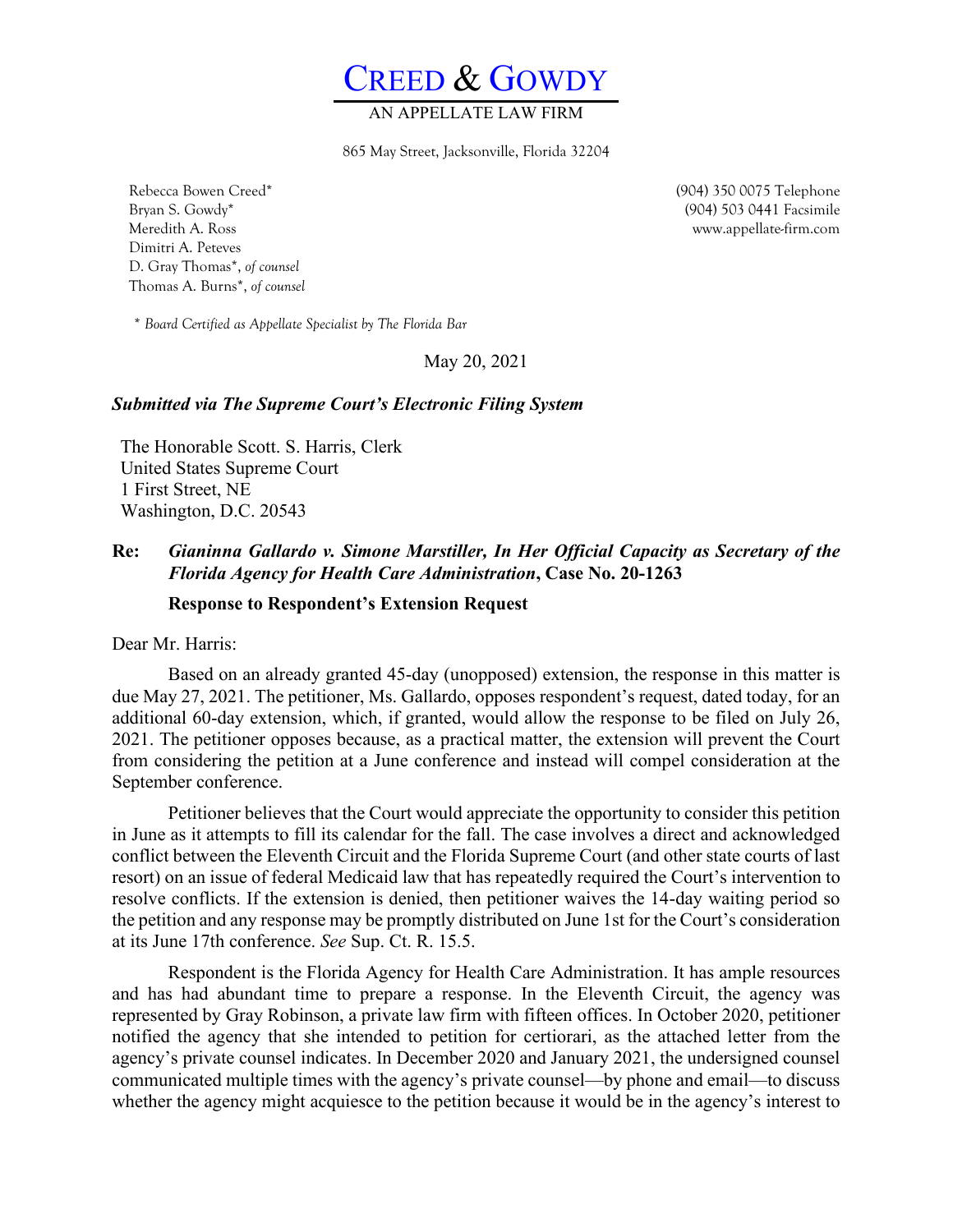have the conflict between the Florida Supreme Court and the Eleventh Circuit resolved. Ultimately, however, the agency did not commit to acquiescing, and the undersigned counsel proceeded to draft the petition on the assumption it would be opposed. Though the deadline for the petition was March 19, 2021, the petitioner filed it ten days earlier on March 9th, with the expectation that, if the respondent obtained one 30-day extension, the Court would consider the petition before its summer recess.

After the petition was filed, the agency's in-house counsel notified the undersigned counsel that the Florida Solicitor General would be representing the agency in this Court. The undersigned counsel could not have assumed this representation because Florida sometimes retains private counsel for matters in this Court. *See, e.g., Florida v. Jardines*, 569 U.S. 1 (2013). In mid-March, the Florida Solicitor General's office contacted the undersigned counsel and requested a 60-day extension for the reasons stated in the respondent's March 24th letter to this Court—that is the office had "multiple pressing deadlines with limited staff assistance," and the attorney handling the matter, Kevin Golembiewski, was "just returning from parental leave" after the birth of a child. In discussing this initial extension request with Mr. Golembiewski by phone, the undersigned counsel stated that the petitioner wanted the petition considered at a June conference, and he sent Mr. Golembiewski a detailed email outlining when the petition would be considered at conference based on various response dates. As a result of these telephone and email communications, Mr. Golembiewski wrote the undersigned counsel, "Our plan is to request a 45-day extension, rather than 60, with an eye towards filing in time for the June conferences." At no time during these March discussions was there any mention of the possibility of a second extension request because of imminent personnel changes in the Florida Solicitor General's office.

The Florida Solicitor General's office is part of the Florida Attorney General's office, and according to that office's website, the "majority" of its 1300 employees are attorneys. The respondent's letter does not state that Mr. Golembiewski—the attorney handling this matter—is leaving the Solicitor General's office. It merely states that the Solicitor General "is leaving" the Attorney General's office—at some unspecified time—and that the Chief Deputy is "transitioning" to a new position within the Attorney General's office—also at some unspecified time. Furthermore, the letter fails to specify when the new Solicitor General and Chief Deputy will begin their employment or assume responsibility for this case.

For all these reasons, petitioner requests that the respondent's extension request be denied. If it is denied, petitioner waives the 14-day waiting period so the petition and any response may be promptly distributed on June 1st for the Court's consideration at its June 17th conference.

Respectfully Submitted,

s/Bryan S. Gowdy Bryan S. Gowdy *Counsel of Record* 

cc: James H. Percival *Counsel of Record*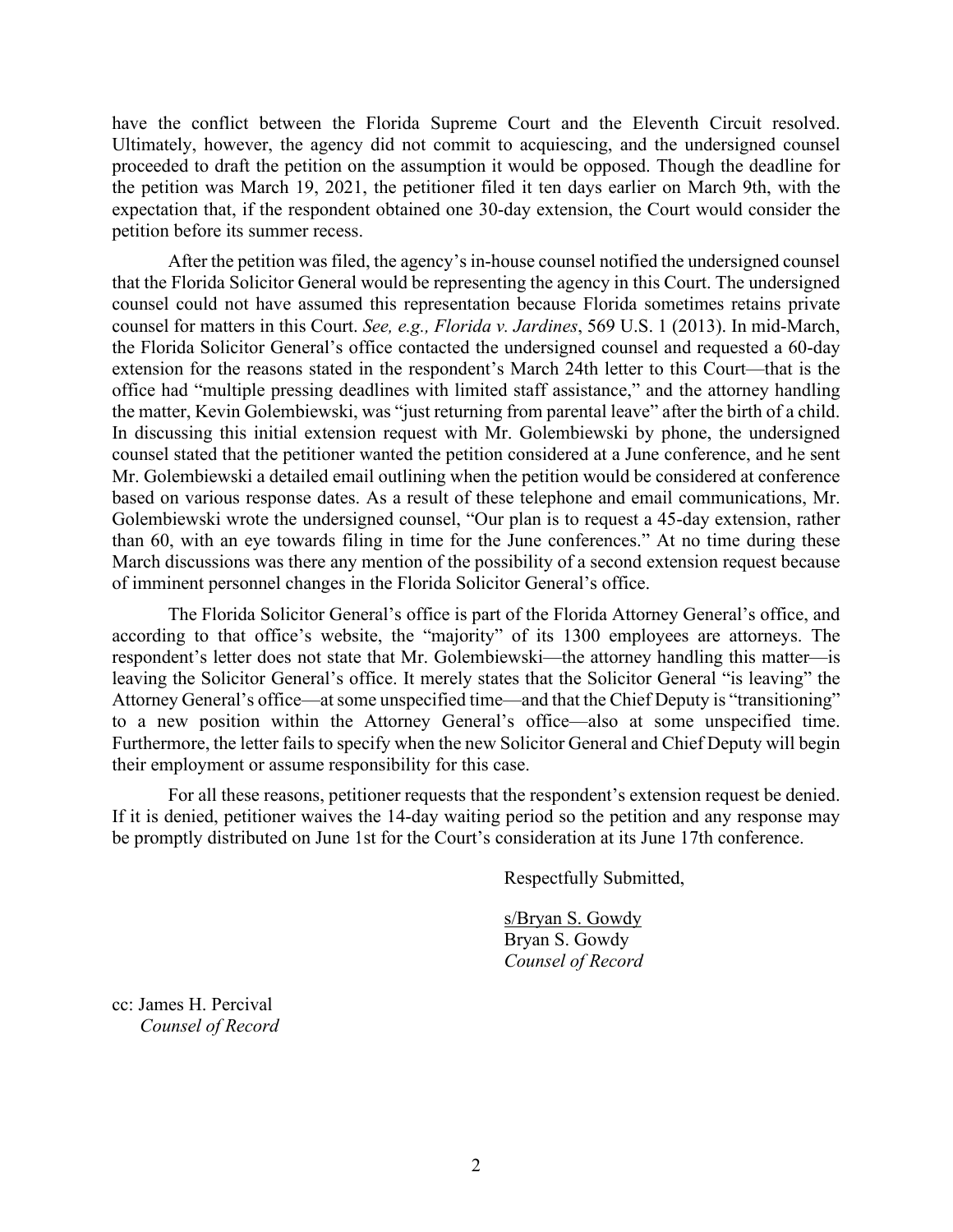

301 SOUTH BRONOUGH STREET SUITE 600 POST OFFICE BOX 11189 (32302-3189) TALLAHASSEE, FLORIDA 32301 T E L 850-577-9090 *JACKSONVILLE* FAX 850-577-3311 gray-robinson.com

*BOCA RATON FORT LAUDERDALE FORT MYERS GAINESVILLE KEY WEST LAKELAND MELBOURNE MIAMI NAPLES ORLANDO TALLAHASSEE TAMPA WASHINGTON, DC WEST PALM BEACH*

October 30, 2020

# **Sent Via Email**

Bryan S. Gowdy Creed & Gowdy, P.A. 865 May Street Jacksonville, Florida 32204 bgowdy@appellate-firm.com

Re: *Gallardo* Appeal

Dear Bryan:

I write to confirm our recent discussions.

It is my understanding that your client, Gianinna Gallardo, intends to petition the United States Supreme Court to review the Eleventh Circuit's decision in *Gallardo v. Dudek*, 963 F.3d 1167 (11th Cir. 2020). It is also my understanding that the DOAH proceeding initiated on Ms. Gallardo's behalf pursuant to section 409.910(17)(b), Florida Statutes, which the administrative law judge initially placed in abeyance when Ms. Gallardo filed her federal-court action, was closed in December 2016 and has remained closed ever since. *See Gallardo v. State of Florida*, *Agency for Health Care Admin*., No. 15-006960MTR (Fla. DOAH filed Dec. 8, 2015).

AHCA has authorized me to represent that it will not seek to reopen the DOAH proceeding before the conclusion of certiorari proceedings in the United States Supreme Court. AHCA does not waive any other rights and specifically reserves the right to reopen the DOAH proceeding if Ms. Gallardo does not timely file a petition for writ of certiorari, or upon conclusion of certiorari proceedings in the United States Supreme Court. In light this agreement, your client has agreed not to seek to stay, recall, or otherwise interrupt the efficacy of the Eleventh Circuit's mandate. Your client has also agreed, as Florida law requires, to maintain the third-party benefits at issue in these proceedings in an interest-bearing trust account pending DOAH's determination of AHCA's right to the benefits under section 409.910(17).